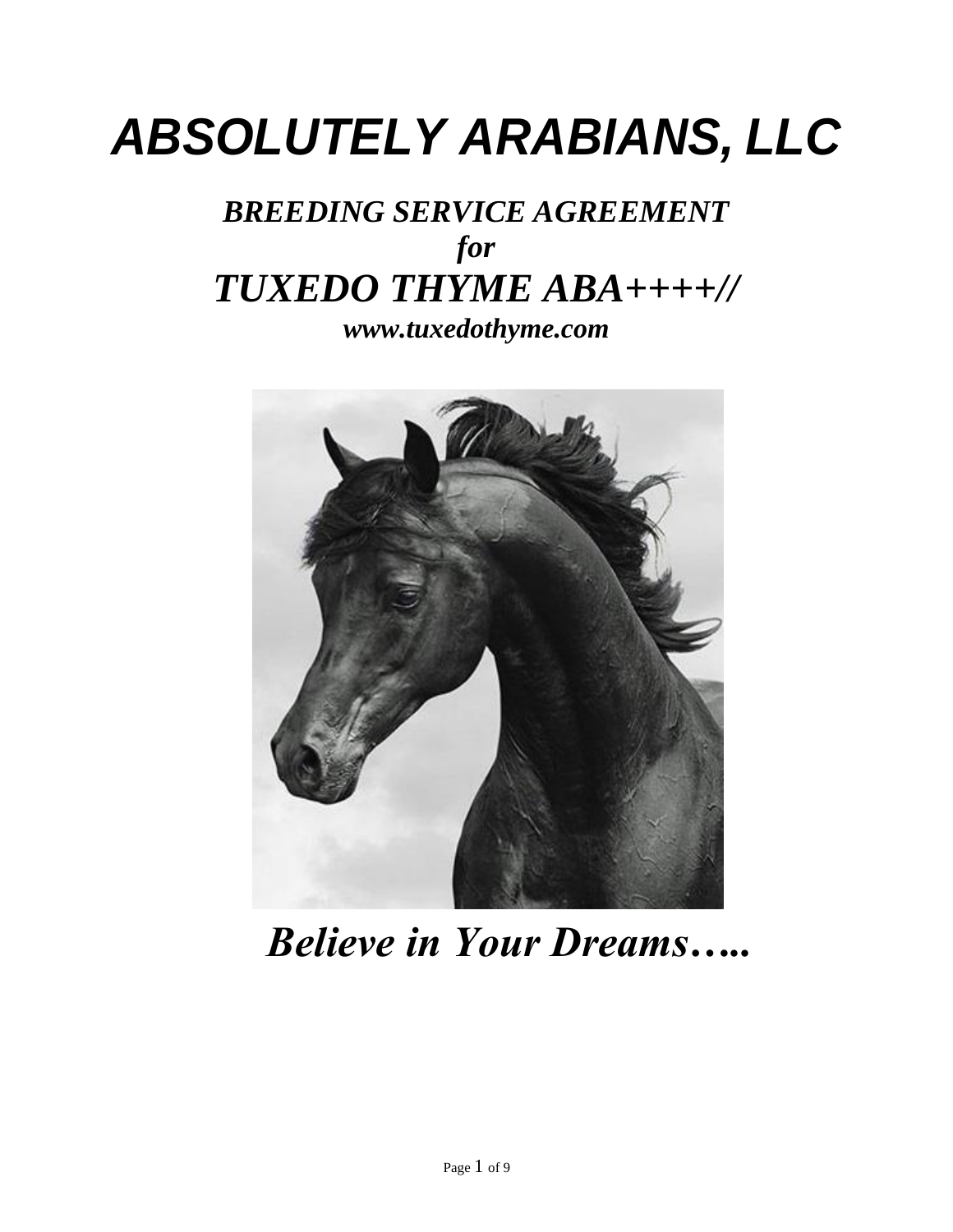# 1. **AGREEMENT TERMS:**

|                                                                                                                                                                                                                                 | This Breeding Service Agreement (the "Agreement") is being entered into this _________                          |  |
|---------------------------------------------------------------------------------------------------------------------------------------------------------------------------------------------------------------------------------|-----------------------------------------------------------------------------------------------------------------|--|
| Breeding Service Agreement are:                                                                                                                                                                                                 |                                                                                                                 |  |
| <b>Stallion Owner:</b><br><b>Absolutely Arabians, LLC</b><br>Name: Barbara and Daniel Suvaka<br>Address: 4030 West 6 1/2 Mile Road, Caledonia, Wisconsin 53108<br>Cell Phone: (262) 880-1943<br>Email: bsuvaka@yahoo.com<br>and |                                                                                                                 |  |
|                                                                                                                                                                                                                                 | Mare Owner / Mare Leaser: (if mare is leased): (hereafter referred to as Mare Owner)                            |  |
| Indicate if Mare Owner (Y/N) OR Mare Leaser (Y/N) _____                                                                                                                                                                         |                                                                                                                 |  |
|                                                                                                                                                                                                                                 |                                                                                                                 |  |
|                                                                                                                                                                                                                                 |                                                                                                                 |  |
|                                                                                                                                                                                                                                 |                                                                                                                 |  |
|                                                                                                                                                                                                                                 |                                                                                                                 |  |
| $\frac{\ }{}$ (year).                                                                                                                                                                                                           | For purpose of this Agreement, breeding season begins on February 1st and ends on September 30 <sup>th</sup> of |  |
| 2.) MARE INFORMATION:                                                                                                                                                                                                           |                                                                                                                 |  |
| This Breeding Service Agreement is for breeding the following Mare:                                                                                                                                                             |                                                                                                                 |  |
|                                                                                                                                                                                                                                 |                                                                                                                 |  |
|                                                                                                                                                                                                                                 |                                                                                                                 |  |
|                                                                                                                                                                                                                                 |                                                                                                                 |  |
|                                                                                                                                                                                                                                 |                                                                                                                 |  |
| (Copy of mare's Registration Papers need to be included with this Agreement)                                                                                                                                                    |                                                                                                                 |  |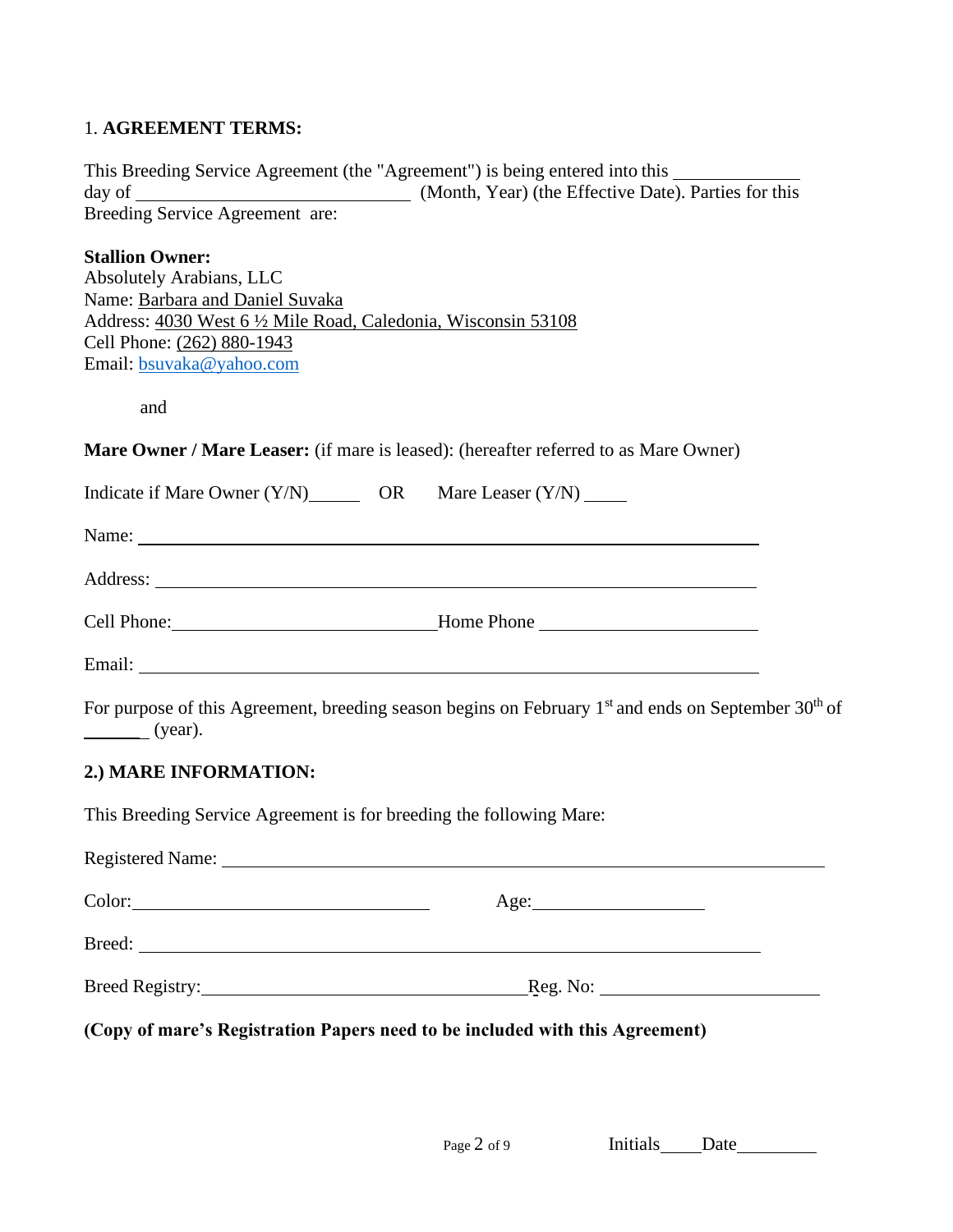To the following Stallion:

Registered Name: **TUXEDO THYME ABA++++//** Color: Black Breed: Arabian Breed Registry: Arabian Horse Association Reg. No. 0612091

#### **Other Warm Blood Registries Tux is Licensed With:**

Westfalen / RPSI (Rheinland-Pfalz-Saar International) Registry American Warmblood Society and Warmblood Registry German Oldenburg Verband / Weser-Ems Registry Oldenburg North America and International Sporthorse Registry

Tuxedo Thyme ABA++++// is SCID Clear and tested normal (meaning he does not possess the mutation associated with) Lavender Foal Syndrome or Cerebellar Abiotrophy

Mare Owner represents that the approximate date that Mare is expected to be bred is

#### **3. COOLED OR FROZEN SEMEN**

For this contract the mare owner is requesting (please check one):

.

Cooled Semen

Frozen Semen

Please refer to corresponding sections below for terms associated with FEES & TIMING for Cooled vs. Frozen Semen. Semen is to only be used on mare designated within this breeding service agreement unless a substitution mare is agreed upon based on the SUBSTITUTION MARE/REFUND POLICY section below. **Mare owner is responsible for ensuring that all unused semen is disposed of by veterinarian doing insemination(s).**

#### **4. FEES & TIMING – Cooled Semen**

#### **FEES**

The Mare Owner agrees to pay the following fees to Absolutely Arabians, LLC under this Breeding Service Agreement:

Stud Fee of: **\$1500**

Stud fee is to be paid as follows:

**20% Non-Refundable Booking Fee of \$300 due at signing of breeding contract Remaining \$1200 of stud fee due prior to first collection of stallion**

Transportation fee of **\$50** per trip if more than two collections are required to get mare in foal.

#### **See TIMNG section for short notice fees.**

Page 3 of 9 Initials Date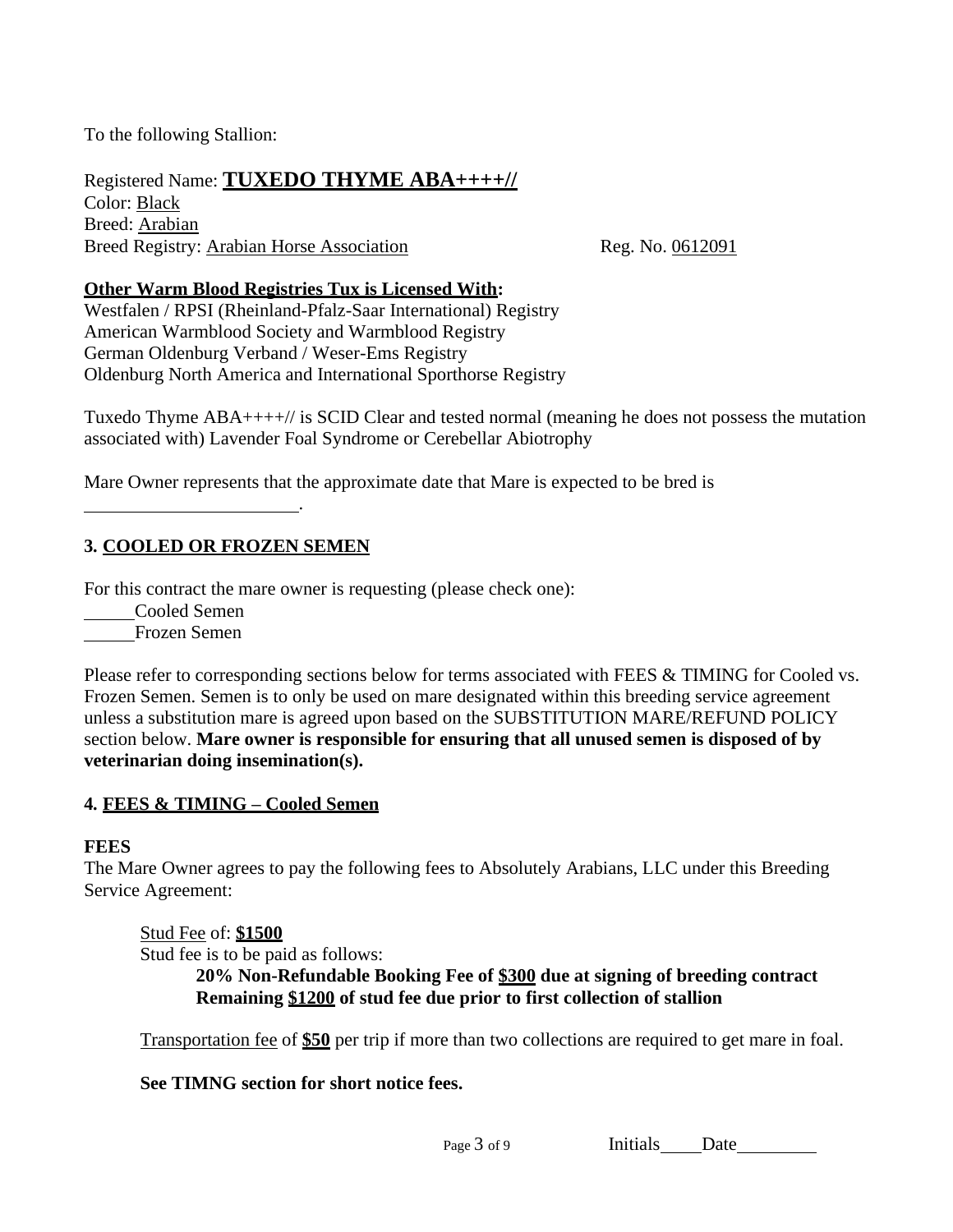#### **Payment Methods accepted for Payments to Absolutely Arabians, LLC:**

Check - Make payable to ABSOLUTELY ARABIANS, LLC Paypal - (Contact Absolutely Arabians, LLC for details on Paypal payments)

**Mare owner is responsible for paying all collection and shipping fees**. Absolutely Arabians, LLC will provide Mare Owner with name and contact information of facility being used to collect and ship semen from the stallion (hereinafter referred to as "Breeding Service"). Mare Owner shall make full payment for said collection and shipping fees to Breeding Service directly and holds Absolutely Arabians, LLC harmless from any liability thereon. The Breeding Service is a separate business entity from Absolutely Arabians, LLC, therefore Absolutely Arabians, LLC grants no warranties or responsibilities for contractual obligations between Mare Owner and Breeding Service. **The Collection/Shipping Form must be filled out for the mare and sent to Absolutely Arabians, LLC prior to collection of the stallion**. Absolutely Arabians, LLC is not responsible for damage or failure of delivering semen shipments nor for the quality of semen once it leaves the Breeding Service. Breeding Service will provide a semen analysis report at collection time upon request to mare owner.

# **TIMING**

Absolutely Arabians, LLC **requires 24 hours notice prior to hauling stallion to Breeding Service for collection**. If less than 24 hours notice is given, Absolutely Arabians, LLC cannot guaranty timeliness. **An additional charge of \$50 will be charged by Absolutely Arabians, LLC for less than 24 hours notice.**

All shipments will be sent to shipping address provided by mare owner on the Collection/Shipping Form via FedEx overnight shipping. **Therefore mare owner needs to allow for a total of 48 hours prior to insemination of mare to accommodate both collection and overnight shipping.**

If multiple collections are requested for the same day by separate mare owners, collection will be conducted on a first come first serve basis. If for any reason, stallion cannot be transported for a given collection due to unforeseen circumstances, Absolutely Arabians, LLC will notify mare owner when 24 hour notice is given by mare owner and mare will be put first on priority list for her next heat cycle.

#### **No cooled semen will be shipped until payment is made in advance as outlined in FEES section above.**

# **5. FEES & TIMING – Frozen Semen**

#### **FEES**

The Mare Owner agrees to pay the following fees to Absolutely Arabians, LLC under this Breeding Service Agreement:

Stud Fee of: **\$1500** Stud fee is to be paid as follows: **20% Non-Refundable Booking Fee of \$300 due at signing of breeding contract Remaining \$1200 of stud fee due prior to semen being shipped.**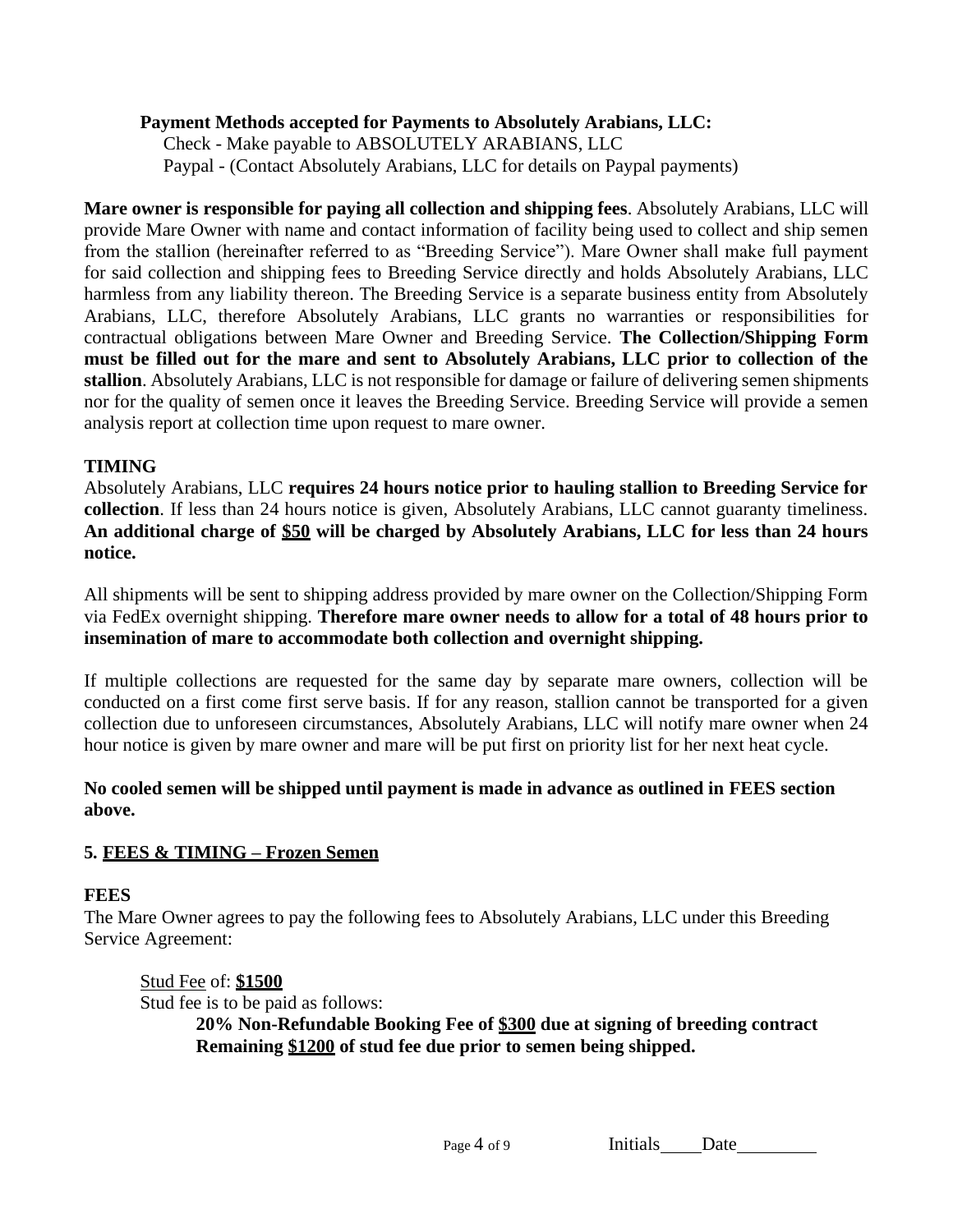Semen Dose Fee: **\$250** for 2 doses of frozen semen.

Each dose consists of 4 straws which is enough for one insemination. Payment must be made for doses to Absolutely Arabians, LLC prior to shipment of semen. **Maximum of 2 doses will be sent for each heat cycle and maximum of 6 doses will be allowed within one breeding season.**  If mare does not conceive for a cycle a separate request will be needed to ship additional doses and payment will be needed prior to shipping.

# **Payment Methods for Payments to Absolutely Arabians, LLC: Payment Methods accepted for Payments to Absolutely Arabians, LLC:**

Check - Make payable to ABSOLUTELY ARABIANS, LLC Paypal (Contact Absolutely Arabians, LLC for details on Paypal payments)

Should frozen semen become unavailable due to unforeseeable circumstances prior to shipping any doses Absolutely Arabians, LLC will refund all of the Stallion Fees paid to Absolutely Arabians, LLC after deducting:

- Non Refundable Booking fee (20% of stud fee) paid at signing of contract
- Frozen semen Two dose charge paid prior to shipment of frozen semen

Mare Owner shall make full payment of the following Breeding Service fees to IronGate Equine Clinic (contact information listed below) directly prior to any frozen semen being shipped and holds Absolutely Arabians, LLC harmless from any liability thereon. IronGate Equine Clinic is a separate business entity from Absolutely Arabians, LLC, therefore Absolutely Arabians, LLC grants no warranties or responsibilities for contractual obligations between Mare Owner and IronGate Equine Clinic. **The Collection/Shipping Form must be filled out for the mare and sent to Absolutely Arabians, LLC prior to shipment of the frozen semen**. Absolutely Arabians, LLC is not responsible for damage or failure of delivering semen shipments nor for the quality of semen once it leaves the IronGate Equine Clinic.

Breeding Service:

IronGate Equine Clinic Phone: (608) 845-6006 Attention: Dr. Pat Griffin 1848 Waldorf Blvd Madison, WI 53719

#### **IronGate Fees per Shipment:**

Dry Shipper Container Fee: \$135 Handling fee: \$35

#### **TIMING**

IronGate Equine Clinic will ship frozen semen up to 21 days prior to insemination. Mare owner will be responsible for returning Dry Shipper Container within time limits of IronGate Equine Clinic.

Page 5 of 9 Initials Date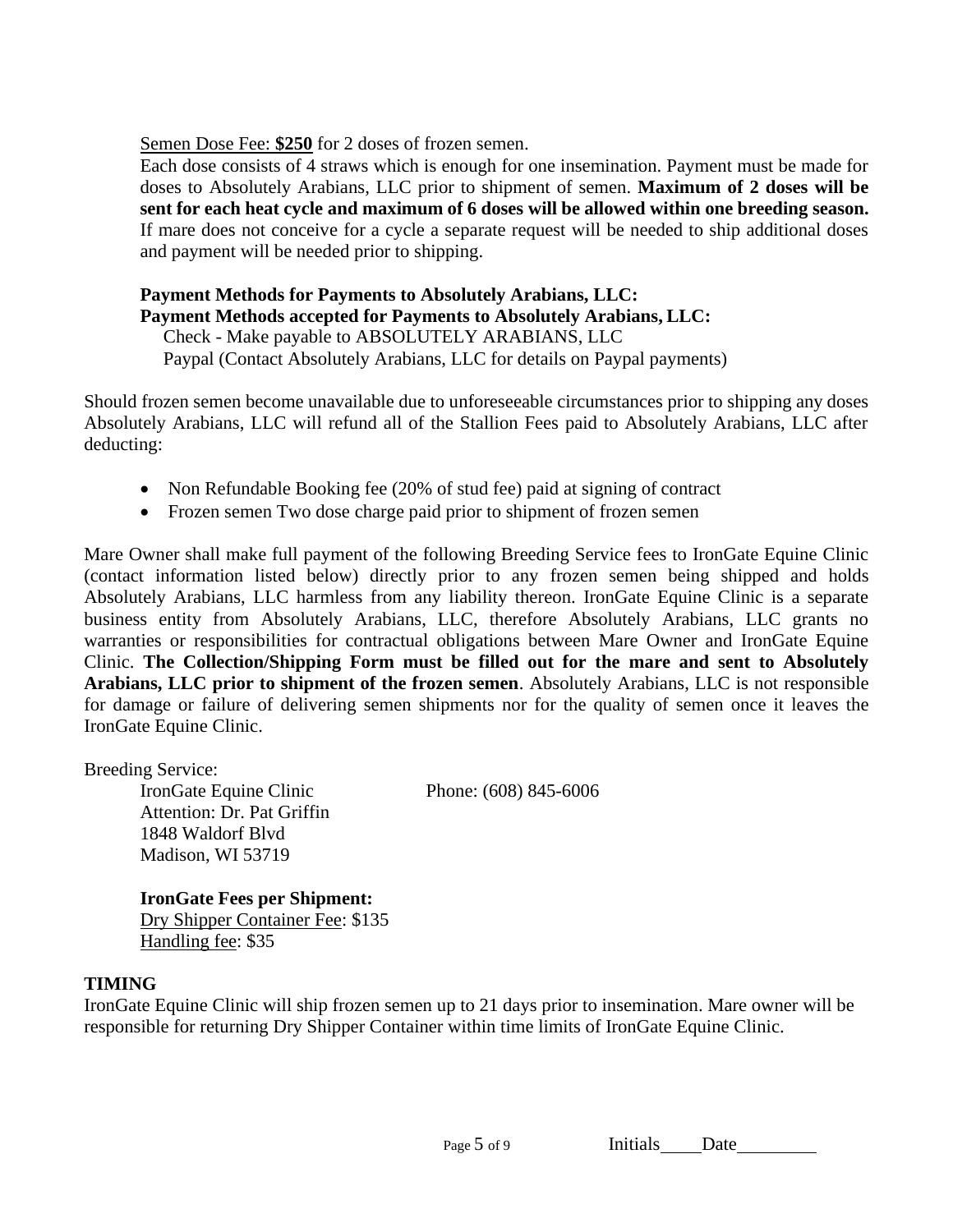## **6. SUBSTITUTION MARE/REFUND POLICY**

In the event of death, incapacity or inability to conceive of the Mare, Absolutely Arabians, LLC guarantees the Mare Owner a breeding to a Substitute Mare for the current breeding season, or for the following breeding season as long as Substitute Mare is approved in writing by Absolutely Arabians, LLC. If Absolutely Arabians, LLC and Mare Owner are unable to mutually agree as to a substitute Mare, Absolutely Arabians, LLC will refund all of the Stallion Fees paid to Absolutely Arabians, LLC after deducting items listed below provided the Mare Owner provides documentation from veterinarian documenting attempts to breed mare and health issues with mare preventing her to conceive.

- Non Refundable Booking fee (20% of stud fee) paid at signing of contract
- Frozen semen dose charges paid prior to shipment of frozen semen only if using frozen semen

# **7. DISCONTINUE ATTEMPTS TO BREED**

In the event Mare Owner decides to discontinue attempts to breed mare during breeding season of this breeding agreement, Absolutely Arabians, LLC will allow for re-breeding for the following breeding season at no additional cost other than what is documented in the FEES section. Mare owner needs to notify Absolutely Arabians, LLC in writing if they want to wait until following breeding season.

If Mare Owner chooses to discontinue breeding attempts without any issues with mare's health and does not wish to exercise option for re-breeding in the following season or pursuing a substitution mare, all fees paid to Absolutely Arabians, LLC to date will be forfeited.

#### **8. TERMS AND CONDITIONS OF ARTIFICIAL INSEMINATION**

The Mare Owner agrees that the artificial insemination or breeding must be done by a qualified veterinarian or equine reproductive specialist. For Frozen Semen, the veterinarian or equine reproductive specialist must have practiced insemination with frozen semen. Mare Owner also agrees to have the mare examined by ultrasound to assess breeding status prior to stallion being collected.

The Mare Owner shall have its veterinarian confirm that Mare has ovulated and agrees to confirm in writing to Absolutely Arabians, LLC whether or not she has conceived within 14-18 days post ovulation. Mare owner also agrees to have an additional ultrasound no later than 45-60 days post ovulation to confirm pregnancy is sustained and confirm this in writing to Absolutely Arabians, LLC.

Mare Owner shall notify Absolutely Arabians, LLC within thirty days of the last insemination of the breeding season if the mare did not conceive in order to carry this breeding agreement to the following breeding season.

No more than three shipments of cooled or frozen shipment will be made for a given mare during one breeding season. A Breeding Soundness exam will be needed prior to additional collections / shipments (cooled / frozen) for the said mare to ensure her soundness for breeding. Based on results of this exam mare owner and Absolutely Arabians, LLC will either agree to carry on with additional attempts with this mare for the next breeding season or to substitute with a different mare (see SUBSTITUTION MARE/REFUND POLICY section).

| Initials<br>Date |
|------------------|
|------------------|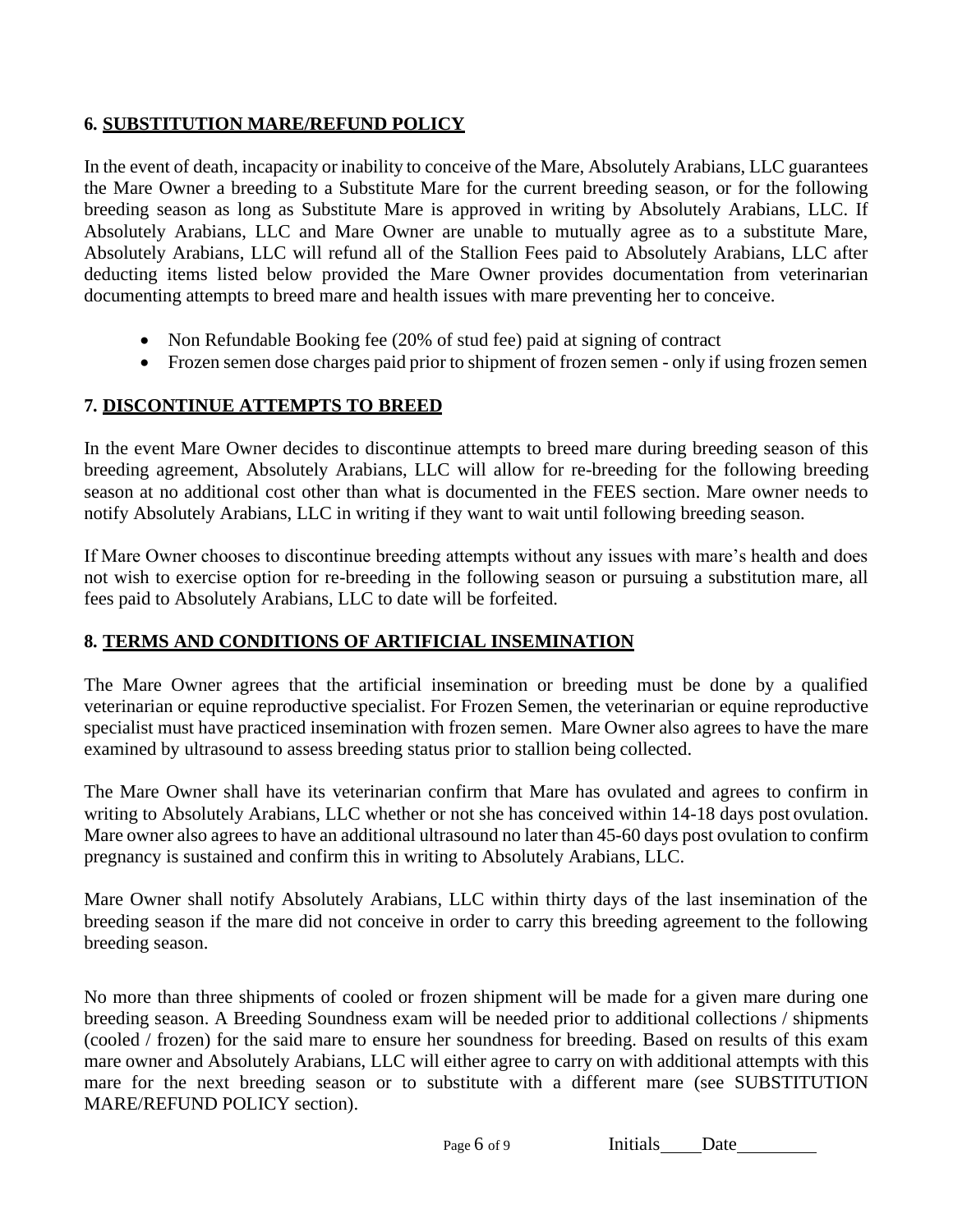# **9. FOAL GUARANTY**

#### **Stallion Death or Inability to Breed Policy:**

In the event that the stallion listed in this agreement is not able to fulfill the breeding due to death, injury or sale of stallion before servicing the mare Absolutely Arabians, LLC will refund all of the Stallion Fee paid after deducting:

- Non Refundable Booking fee (20% of stud fee) paid at signing of contract
- Frozen semen dose charges paid prior to shipment of frozen semen only if using frozen semen

#### **Live Foal Guaranty:**

A live foal guaranty is extended to every mare booked into this breeding service agreement once the agreement is signed and all up front required FEES are paid as outlined in the FEES section above. Should the mare not become pregnant or subsequently lose the foal, said mare is automatically eligible for rebreeding the following breeding season provided that the Mare Owner notifies Absolutely Arabians, LLC of the situation within fourteen days of the death of the foal or pregnancy check.

Minimum Requirements for Live Foal Guaranty:

- a) Mare receives all appropriate care/vaccinations while pregnant
- b) Mare is monitored for signs of foaling
- c) Foaling area is safe, clean and dry
- d) Every reasonable effort is made to be present at the birth
- e) Appropriate post-natal care is administered
- f) A vet report on dead foals is required to fulfill guaranty
- g) Foal does not die due to injury or neglect by owner
- h) Guaranty is fulfilled when the foal stands and nurses without assistance for a period of at least 48 hours from the time of birth.

Live Foal Guaranty to stallion shall lapse and Absolutely Arabians, LLC shall have no further obligation under this section if:

- Mare Owner fails to provide mare vaccination proof during pregnancy.
- Mare is bred by any other stallion without written consent by Absolutely Arabians, LLC prior to rebreed.
- Mare is substituted with another mare without written consent by Absolutely Arabians, LLC.
- Mare fails to conceive, aborts, or dies and Mare Owner fails to notify Absolutely Arabians, LLC in writing within 30 days of the occurrence of any of these situations.

#### **10. STALLION COLOR DECLARATON**

Tuxedo Thyme ABA++++// is a Heterozygous Black stallion. By virtue of signing this agreement, mare owner understands that he is "heterozygous". He has been DNA tested for the EquineChroma Gene Coat Color. His result is Ee (caries the chestnut gene) and aa (carries the black gene). Odds for producing a black or other colors based on the mares color can be viewed at [www.vetgen.com](http://www.vetgen.com/) or [www.tuxedothyme.com](http://www.tuxedothyme.com/) (link on home page). The owners of Tuxedo Thyme ABA++++// are no way liable for coat color of foal resulting from this contract.

| Page 7 of 9 | Initials | Date |  |
|-------------|----------|------|--|
|             |          |      |  |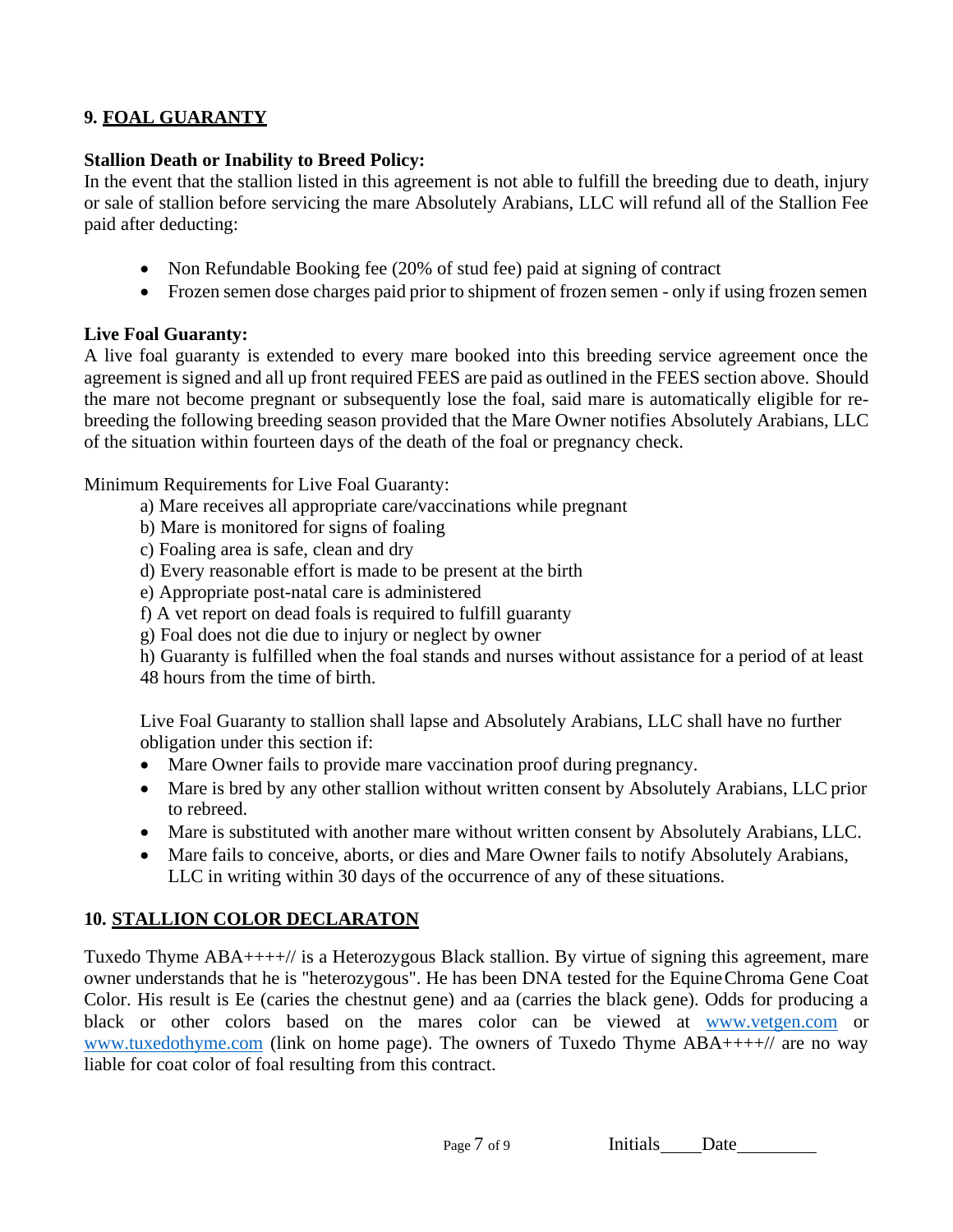# **11. BREEDING CERTIFICATE**

A breeder's certificate shall be issued upon notification of the birth of purebred Arabian foals as required by AHA provided all accounts have been paid in full by the Mare Owner. This certificate is to be used to register the foal with the Arabian Horse Association (AHA).

#### **12. WAIVER OF LIABILITY AND ASSUMPTION OF RISK**

**Limitation of liability and assumption of risk. Mare Owner acknowledges that there are inherent and numerous risks associated with breeding a mare and Mare Owner agrees to bear these risks, including but not limited to illness, injury or disease, to the mare. Furthermore, even though mare**  may become pregnant, the mare may not give birth or the mare's foal may be still born, have defects **or become ill, injured or die. Mare Owner agrees that except in the event of Stallion Owner's gross negligence or willful conduct, Stallion Owner and its officers, members, employees, directors or agents shall not be liable for any special incidental, indirect or consequential damages arising out of any transaction or activity arising out of this agreement.**

## **13. REQUIRED DOCUMENTATION**

A copy of both sides of the registration papers of the above named Mare must accompany this Breeding Agreement (unless mare is not registered) along with the required Booking Fee.

Dates of insemination for the mare covered under this breeding agreement from veterinarian performing the insemination(s).

# **14. GENERAL PROVISIONS**

14.1. Severability. The invalidity of any provision of this Agreement, as determined by a court of competent jurisdiction, shall in no way affect the validity of any other provision hereof.

14.2. Choice of Law. This Agreement shall be governed by the laws of the State of Wisconsin. Any legal action commenced to enforce or interpret this Agreement shall be brought in state or federal courts with the appropriate jurisdiction, located in Racine County, Wisconsin. The parties hereto consent to both venue and jurisdiction.

14.3. Waivers. No waiver by Stallion Owner of any provision hereof shall be deemed a waiver of any other provision or of any subsequent breach by Mare Owner of the same or any other provision.

14.4. Headings, Terms. The headings and under-scorings contained herein are for convenience purposes only and shall not be used to interpret nor be deemed to extend or limit the specific sections. The words enclosed in quotation marks shall be construed as defined terms for purposes of this Agreement. The terms "Stallion Owner" and "Mare Owner" shall be construed to mean, when required by the context, the directors, officers, members, employees, invitees, servants and agents of Stallion Owner or Mare Owner.